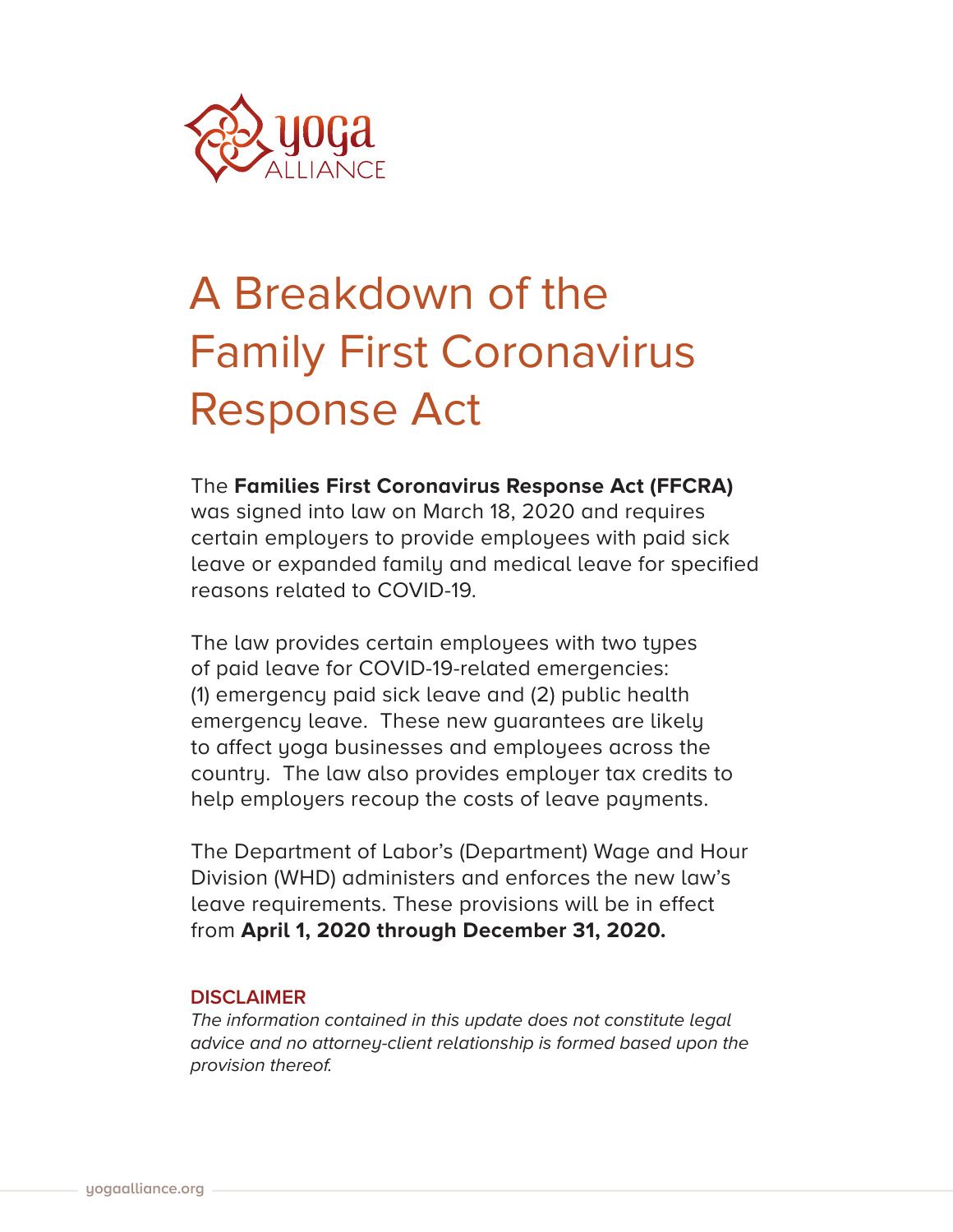# **Emergency Paid Sick Leave**

## **What is Emergency Paid Sick Leave?**

Under the law, certain employers are required to provide employees with two weeks of paid sick time if the employee is unable to work (or telework) for one of the following six (6) coronavirus-related reasons:

- 1. The employee is subject to a Federal, State, or local quarantine or isolation order related to the coronavirus;
- 2. The employee has been advised by a health care provider to self-quarantine due to concerns related to the coronavirus;
- 3. The employee is experiencing symptoms of coronavirus and is seeking a medical diagnosis;
- 4. The employee is caring for an individual who is subject to a quarantine or isolation order or advised to self-quarantine by a health care provider;
- 5. The employee is caring for a child whose school or care provider is closed or unavailable due to coronavirus precautions; and
- 6. The employee is experiencing any other condition substantially like the coronavirus, as specified by the U.S. Department of Health and Human Services (HHS).

# **Which employers and employees are covered?**

Eligible employees include those who work for employers with fewer than 500 employees, regardless of how long the employee has been on the job. This very likely includes most yoga businesses in the United States. The law does, however, provide a possible exemption for businesses with fewer than 50 employees. This exemption is detailed below.

The law does not address benefits for individuals working as independent contractors.

## **What paid sick time is required?**

Full-time employees are entitled to 80 hours of paid sick leave. Part-time employees are entitled to the number of hours that the employee works, on average, over a two-week period. For hourly employees whose schedules vary, the employee's paid leave rate should equal the average number of hours that the employee was scheduled per day over the six-month period prior to the leave. This includes hours in which the employee took leave. If the employee did not work during this period, the employee's reasonable expectation of the average scheduled daily hours his/she would work.

Employees who take paid sick leave because they are subject to a quarantine or isolation order, have been advised by a health care provider to self-quarantine, or are experiencing coronavirus symptoms and seeking medical diagnosis (reasons 1 through 3 listed above) are entitled to be paid at their regular pay rate or at the federal, state or local minimum wage, whichever is greater. In these circumstances, the paid sick leave rate may not exceed \$511 per day, or \$5,110 in total.

Employees who take paid sick leave to care for someone else or because they are experiencing another substantially similar illness (as specified by HHS) (reasons 4 through 6 listed above) are entitled to be paid at two-thirds their regular rate. In these circumstances, the paid sick leave rate may not exceed \$200 per day, or \$2,000 in total.

## **How long will employees be entitled to this coronavirus-related paid sick leave?**

The paid sick leave provided under the Families First Act must be available to eligible employees through December 31, 2020.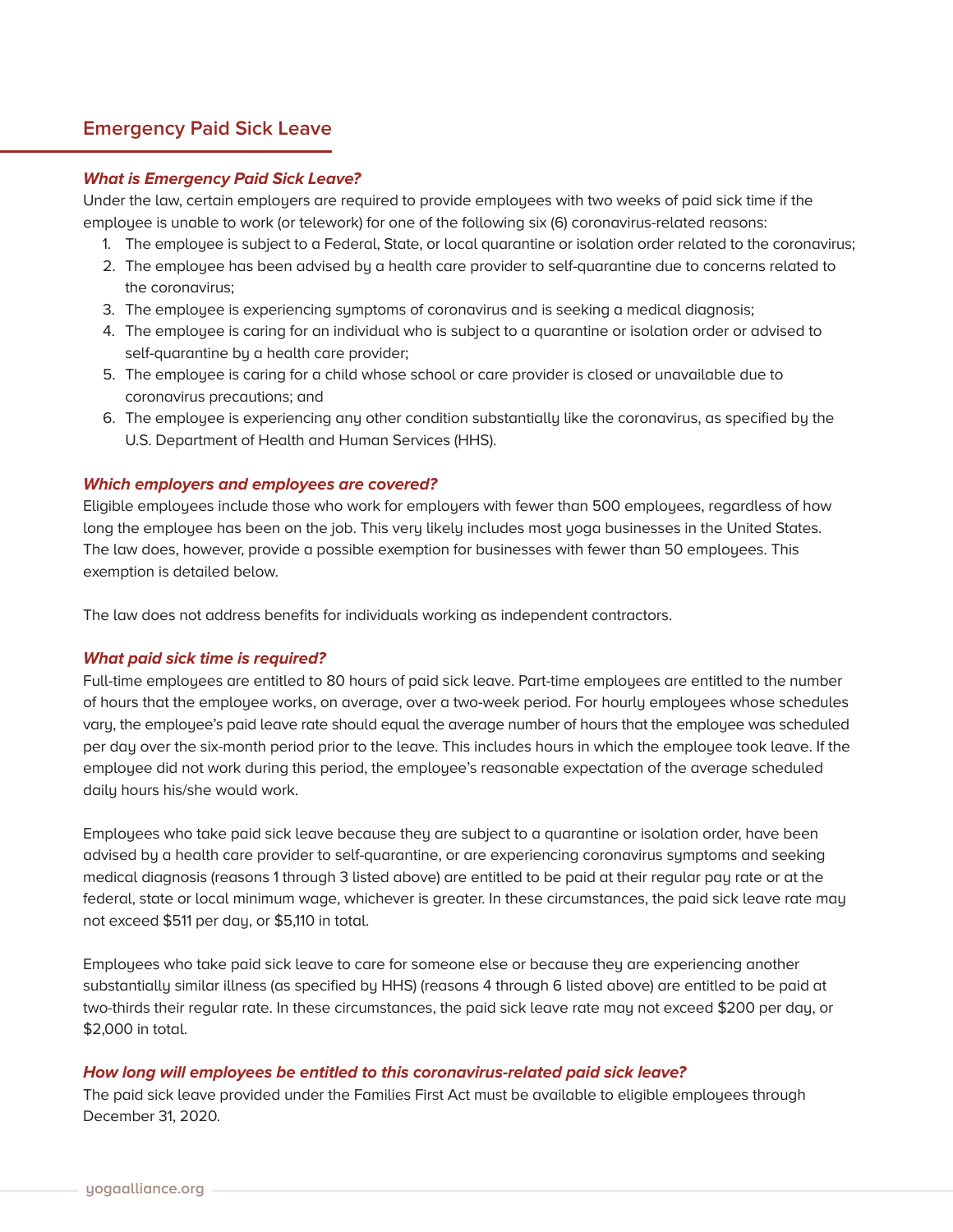# **Public Health Emergency Leave**

## **What is Public Health Emergency Leave?**

Under the law, eligible employees have the right to take 12 weeks of job-protected leave if the employee is unable to work (or telework) because they must care for a child whose school or care provider is unavailable due to a COVID-19 emergency as declared by a Federal, State, or local authority.

# **Which employers and employees are covered?**

Eligible employees are those who work for employers with fewer than 500 employees who have been on the job for at least 30 days. This very likely includes most yoga businesses in the United States. Like with the paid sick leave provision, the law provide a possible exemption for businesses with fewer than 50 employees. This exemption is detailed below.

The law does not address benefits for individuals working as independent contractors.

# **What paid leave is required?**

Eligible employees have the right to take 12 weeks of leave. The first 10 days may be unpaid. The employee can choose to substitute other paid leave during these 10 days.

After 10 days of unpaid leave, the employer must provide paid leave at two-thirds of an employee's regular rate of pay up to \$200 per day or \$10,000 in the aggregate. For hourly employees whose schedules vary to the extent than an employer cannot determine the exact number of hours the employee would have worked, the employee's paid leave rate should equal the average number of hours that the employee was scheduled per day over the six-month period prior to the leave.

# **What does "job protected leave" mean? Do employers have to restore employees to their previous position?**

Eligible employees who take emergency paid leave are entitled to be restored to the position they held before leave (or an equivalent position).

However, the Act limits this rule for employers with fewer than 25 employees, which will be the case for many yoga businesses. For these businesses, if an employee takes emergency leave, the employer does not need to return the employee to their position if:

- The position does not exist due to changes in the employer's economic or operating condition that affect employment and were caused by the coronavirus emergency;
- The employer makes "reasonable efforts" to restore the employee to an equivalent position; and
- If these efforts fail, the employer makes an additional reasonable effort to contact the employee if an equivalent position becomes available. The "contact period" is the one-year window beginning on the earlier of (a) the date on which the employee no longer needs to take leave to care for the child or (b) 12 weeks after the employee's paid leave commences.

# **How long will employees be entitled to this public health emergency leave?**

The emergency leave provided under the Families First Act must be available to eligible employees through December 31, 2020.

# PAID SICK LEAVE AND PAID PUBLIC HEALTH EMERGENCY LEAVE SMALL BUSINESS EXCEPTION

The Act gives the Department of Labor (DOL) the authority to exempt small business with fewer than 50 employees if adhering to the bill's paid sick leave and paid public health emergency leave requirementswould jeopardize the viability of their business. This exemption may be important for small yoga businesses.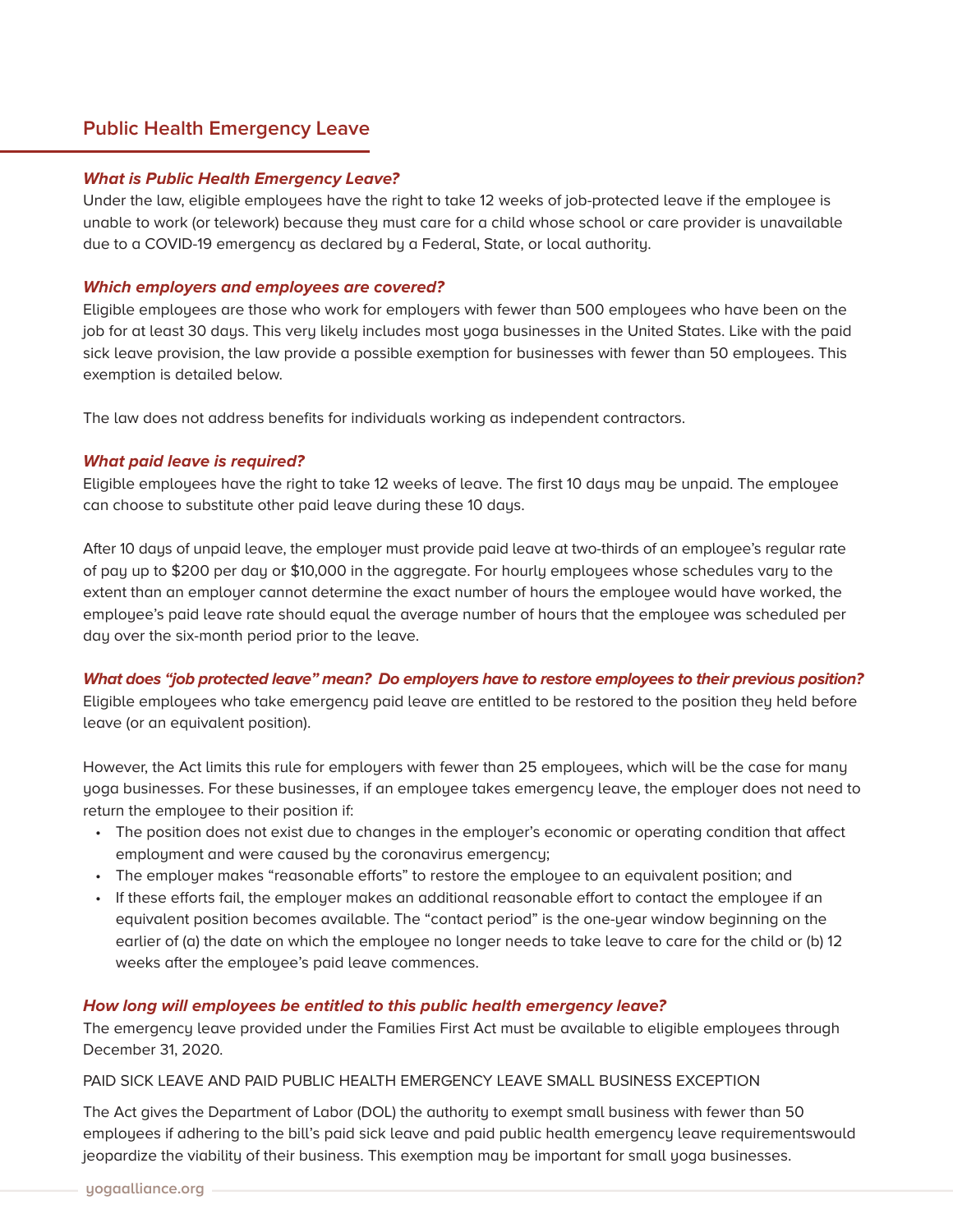According to recently released DOL guidance, a small business is exempt from mandated paid sick leave requirements if the:

- Employer (including a religious or nonprofit organization) employs fewer than 50 employees;
- Leave is requested because the child's school or place of care is closed, or child care provider is unavailable, due to COVID-19 related reasons; and
- An authorized officer of the business has determined that at least one of the three following conditions is satisfied:
	- A. The provision of paid sick leave or expanded family and medical leave would result in the small business's expenses and financial obligations exceeding available business revenues and cause the small business to cease operating at a minimal capacity;
	- B. The absence of the employee or employees requesting paid sick leave or expanded family and medical leave would entail a substantial risk to the financial health or operational capabilities of the small business because of their specialized skills, knowledge of the business, or responsibilities; or
	- C. There are not sufficient workers who are able, willing, and qualified, and who will be available at the time and place needed, to perform the labor or services provided by the employee or employees requesting paid sick leave or expanded family and medical leave, and these labor or services are needed for the small business to operate at a minimal capacity.

The DOL still states that employers should not send any materials to the DOL but this guidance sheds light on the documentation yoga businesses can begin to gather if they plan to take advantage of this exemption provision. The DOL will not be enforcing the FFCRA until **April 17, 2020**, which provides more time for additional guidance.

# **Employer Tax Credits**

## **What is Public Health Emergency Leave?**

The Act provides for employer tax credits to offset the costs associated with the paid public health emergency leave and sick leave requirements.

## **What is the tax credit?**

The law provides a refundable tax credit worth 100 percent of qualified public health emergency leave wages and qualified paid sick leave wages paid by an employer for each calendar quarter through the end of 2020. The tax credit is allowed against the tax imposed under the employer portion of Social Security payroll taxes.

## **What is the credit amount?**

The law allows employers to take tax credits for qualified public health emergency leave wages and qualified sick leave wages:

#### *Credit Amount for Sick Leave Wages.*

In instances when an employee receives paid sick leave because they are subject to a quarantine or isolation order, have been advised by a health care provider to self-quarantine, or are experiencing coronavirus symptoms and seeking medical diagnosis, the amount of qualified sick leave wages taken into account for each employee is capped at \$511 per day.

In instances when an employee receives paid sick leave because they are caring for another individual or child or because they are experiencing another substantially similar illness (as specified by HHS) the amount of qualified sick leave wages taken into account for each employee is capped at \$200 per day.